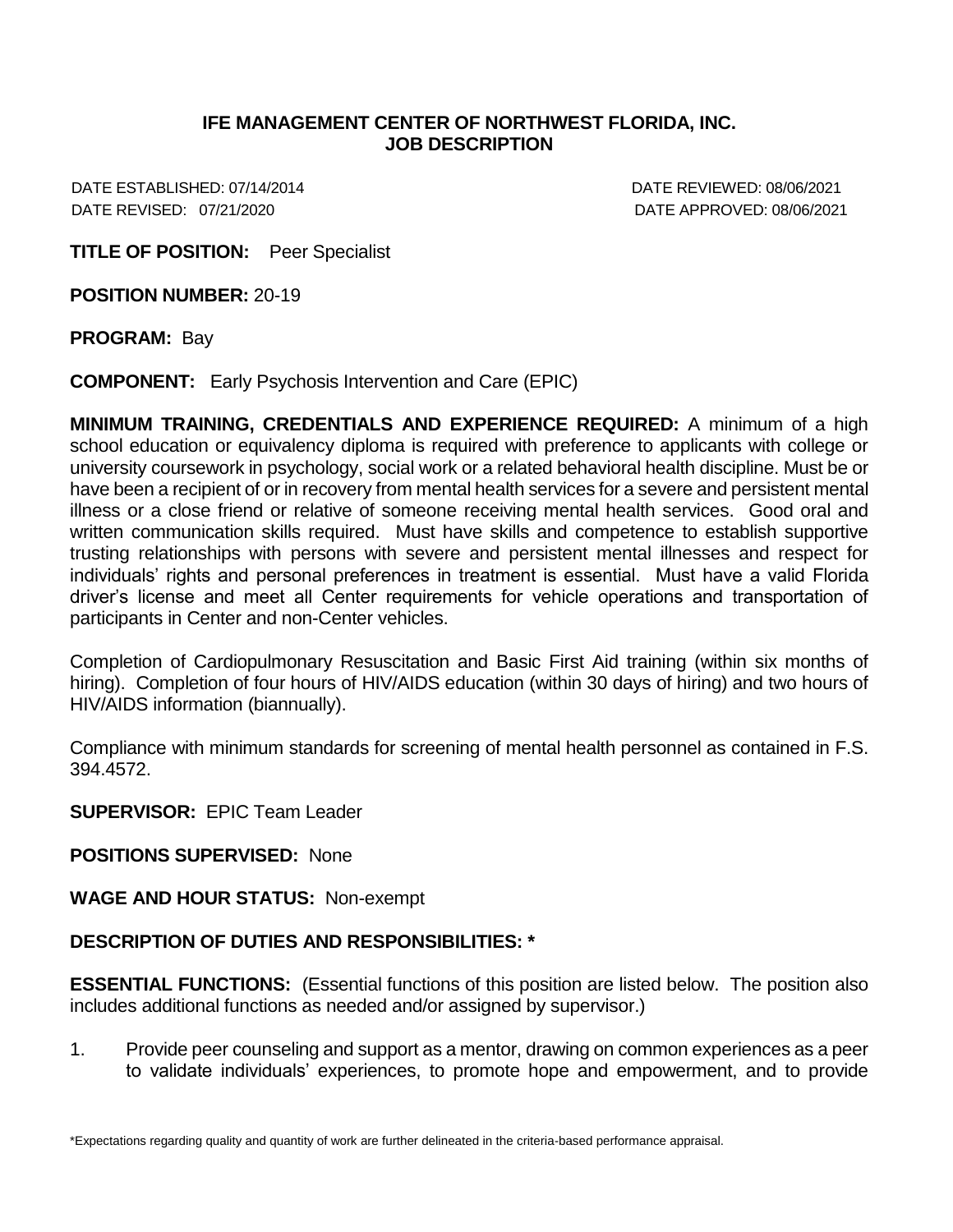guidance and encouragement to persons served to take responsibility and actively participate in their own recovery.

- 2. Provide expertise and consultation from a mental health participant perspective to team members, non-mental health team members, and participant's support system to help them better understand and empathize with each participant's unique experiences with symptoms of mental illness, the effects and side-effects of medications, and individuals' responses to and opinions of treatment.
- 3. Collaborate with the team to promote a team culture in which each person's point of view, experiences, and preferences are recognized, understood, and respected, and in which participant self-determination and decision-making in treatment planning are maximized and supported.
- 4. Help participants, team members, and the participant's support system identify, understand, and combat stigma and discrimination associated with people with mental illness and develop strategies to reduce stigma within in the team and support system, and any self-stigma the participant may be experiencing.
- 5. Collaborate with the team to ensure the protection of participants' rights, and help participants learn about pertinent grievance procedures in order to help the persons served to improve their knowledge of participant rights and support participants with filing, mediating, and resolving complaints.
- 6. In relating to participants, maintain clarity on the difference between helping and friendship behaviors. Exercise good judgment with seeking supervision as needed.
- 7. Utilize evidence-based recovery systems to aid participants in their own recovery while serving as the liaison between the team, supportive family members, and participant-run programs such as self-help groups and drop-in centers.
- 8. Assist in the provision of ongoing assessment of participants' mental illness symptoms and participants' responses to treatment. Suggest appropriate changes in treatment plans to ensure that immediate and appropriate interventions are provided in response to changes in participants' mental status or behavior, which place individuals at risk (e.g., suicidality).
- 9. Assist in the provision of direct clinical services to participants on an individual, group, and family basis in the office and in community settings to teach symptom-management techniques and promote personal growth and development by assisting persons served to cope with internal and external stresses.
- 10. Assist in the provision of treatment in substance use and rehabilitation services, both individual and group treatment in the office and in community settings in a stage-based treatment model that is non-confrontational, considers interactions of mental illness and substance abuse, and has participant-determined goals.

<sup>\*</sup>Expectations regarding quality and quantity of work are further delineated in the criteria-based performance appraisal.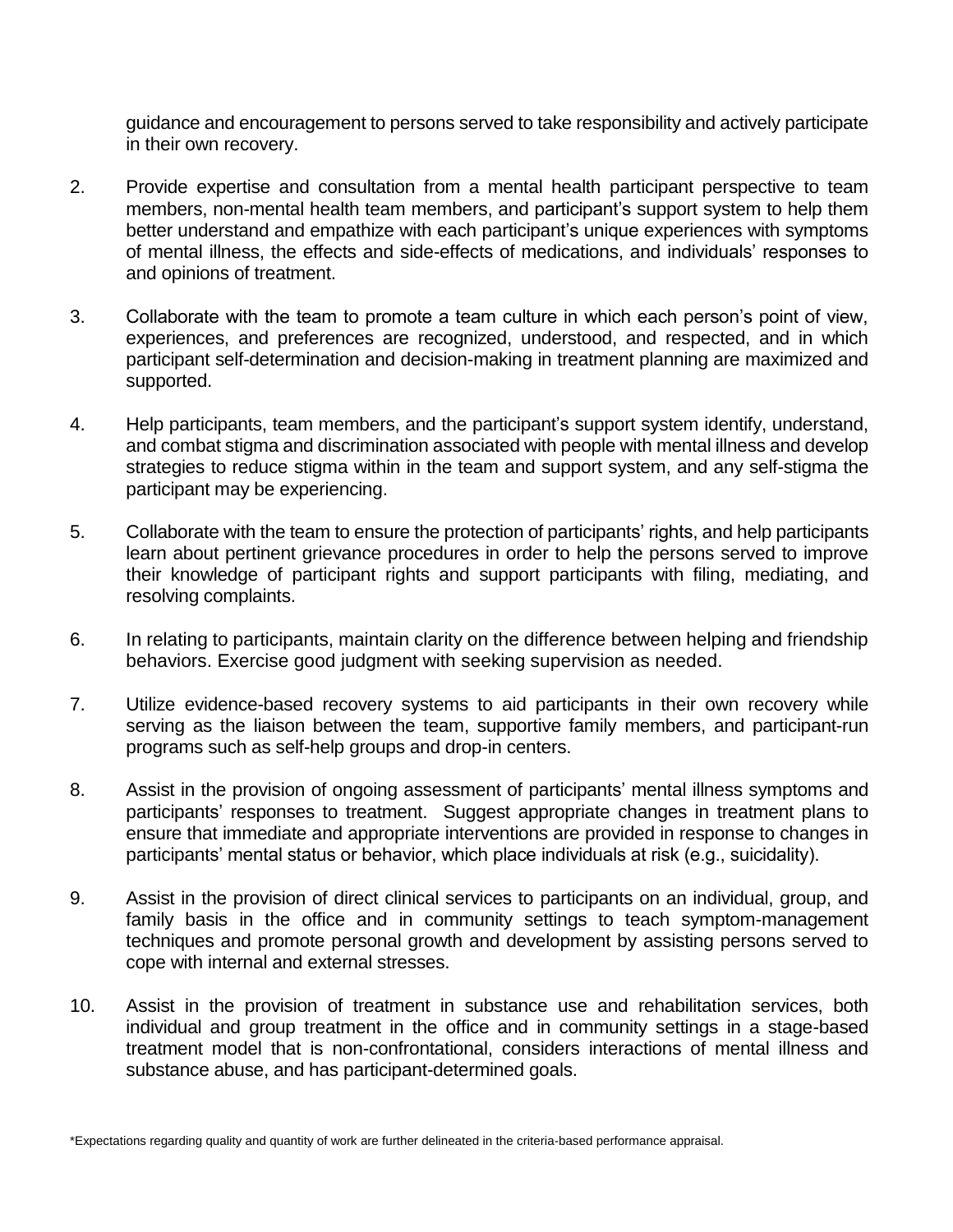- 11. Perform mentoring, problem solving, encouragement and support on and off the job site including work-related supportive services, such as assistance securing necessary clothing and grooming supplies, wake-up calls, and transportation.
- 12. Provide ongoing assessment, problem solving, side-by-side services, skill teaching, support (prompts, assignments, encouragement), and environmental adaptations to assist persons served with activities of daily living.
- 13. Assist persons served to find and maintain a safe and affordable place to live. This may include apartment hunting, finding a roommate, landlord negotiations, cleaning, furnishing and decorating, and procuring necessities (telephone, furniture, utility hook-up).
- 14. Ensure that participants have adequate financial support such as helping participants to gain employment, apply for entitlements, teaching money-management skills such as budgeting or paying bills, professional financial counseling, and emergency loan services.
- 15. Provide side-by-side support, coaching and encouragement to help participants socialize (going with a participant to community activities, including activities offered by participant-run peer support organizations) and increase awareness of, and support participant participation in participant self-help programs and participant advocacy organizations that promote recovery.
- 16. Assist individuals to plan and carry out leisure time activities on evenings, weekends, and holidays.
- 17. Organize and lead individual and group social and recreational activities to help participants structure their time, increase social experiences, and provide opportunities to practice social skills.
- 18. Provide practical help and supports, mentoring, advocacy, coordination, side-by-side individualized support, problem solving, direct assistance and supervision to help participants obtain and effectively use the necessities of daily living including primary care, medical, and dental health care; legal and advocacy services; financial support such as entitlements (SSI, SSDI, veterans' benefits); housing subsidies (HUD Section 8); money-management services (e.g., payee services); and transportation (e.g., obtain a driver's license and a car and car insurance, arrange for cabs, use public transportation, find rides).

## **OTHER PROGRAM ESSENTIAL FUNCTIONS:**

1. Peers are expected to attend regional Peer Support trainings, Peer-oriented community meetings, support/advocacy groups such as NAMI, SPARE, and Hope Advocates as well as any other support activities/groups defined by supervisor. Peers will complete any assigned trainings in support of the role of a Peer Recovery Specialist.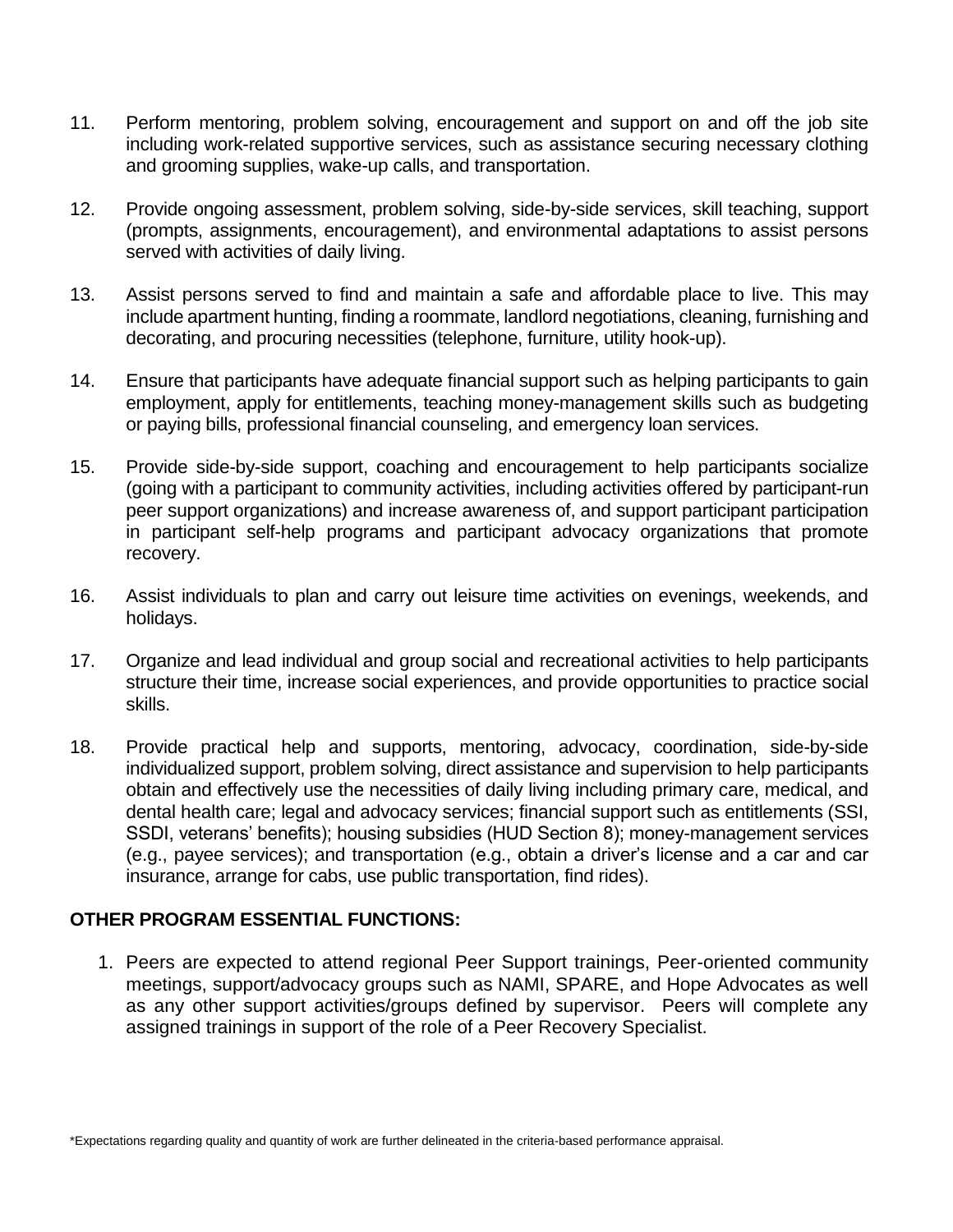- 2. Obtain certification through the Florida Certification Board as a Certified Peer Recovery Specialist within one year of hire in the role as Peer Specialist. Peer Specialist will be expected to maintain certification status with the Florida Board of Certification.
- 3. Travel required between multiple service sites, to the homes or residences of persons served, and within the community.
- 4. Perform away-from-center intervention and outreach activities.
- 5. When no other alternatives are available, transport individuals in personal or Center vehicles.
- 6. EPIC Peer Specialist will provide and document 105 hours a month of participant contact and/or support e.g. team meetings, supervision, participant contact, outreach, and advocacy.

## *Physical & Other Requirements:*

| Activity                                                                                                                                   | Expectation                                                              |                                 |                      |   |
|--------------------------------------------------------------------------------------------------------------------------------------------|--------------------------------------------------------------------------|---------------------------------|----------------------|---|
| Standing                                                                                                                                   |                                                                          | 7 Minimal<br>Frequent           | $\boxtimes$ Moderate | П |
| $\boxtimes$ Sitting                                                                                                                        | $\sqcap$ Minimal<br>Frequent                                             | $\boxtimes$ Moderate            | $\perp$              |   |
| $\boxtimes$ Driving vehicles                                                                                                               | $\Box$ Minimal<br>Frequent                                               | $\boxtimes$ Moderate            | $\mathbf{I}$         |   |
| Lifting and/or Carrying                                                                                                                    | $\boxtimes$ Minimal<br>Frequent                                          | Moderate<br>$\sim$              | ΙI                   |   |
| Bending and/or Stooping                                                                                                                    | $\boxtimes$ Minimal<br>Frequent                                          | Moderate                        | П                    |   |
| <b>Climbing Stairs and/or Ladders</b>                                                                                                      | $\boxtimes$ Minimal<br>Frequent                                          | Moderate                        | П                    |   |
| Walking or Moving (between offices, other facilities, etc.)                                                                                | $\Box$ Minimal<br>Frequent                                               | $\boxtimes$ Moderate            | $\mathsf{L}$         |   |
| Other (lift above waist/reaching etc., please explain)                                                                                     |                                                                          | $\boxtimes$ Minimal<br>Frequent | Moderate<br>$\sim$   | П |
| Speaking:<br>Hearing:<br>Reading Comprehension:<br>Repetitive motion with hands, wrists, arms<br>(e.g keyboard, typing, handwriting, etc.) | $\boxtimes$ Yes<br>$\boxtimes$ Yes<br>$\boxtimes$ Yes<br>$\boxtimes$ Yes | No<br>No<br>No<br>No            |                      |   |
| Ability to lift and carry up to 15 pounds.                                                                                                 |                                                                          |                                 |                      |   |
| Minimal<br>Ability to handle stressful situations:                                                                                         | Moderate<br>$\mathbf{I}$                                                 | Frequent<br>⊠                   |                      |   |

|                                                  | eauent | Ccasional | <b><i><u><u>PANILAN</u></u></i></b><br>четь | N/A |
|--------------------------------------------------|--------|-----------|---------------------------------------------|-----|
| $\overline{\phantom{a}}$<br>ravel<br>Dav<br>Same |        |           |                                             |     |

\*Expectations regarding quality and quantity of work are further delineated in the criteria-based performance appraisal.